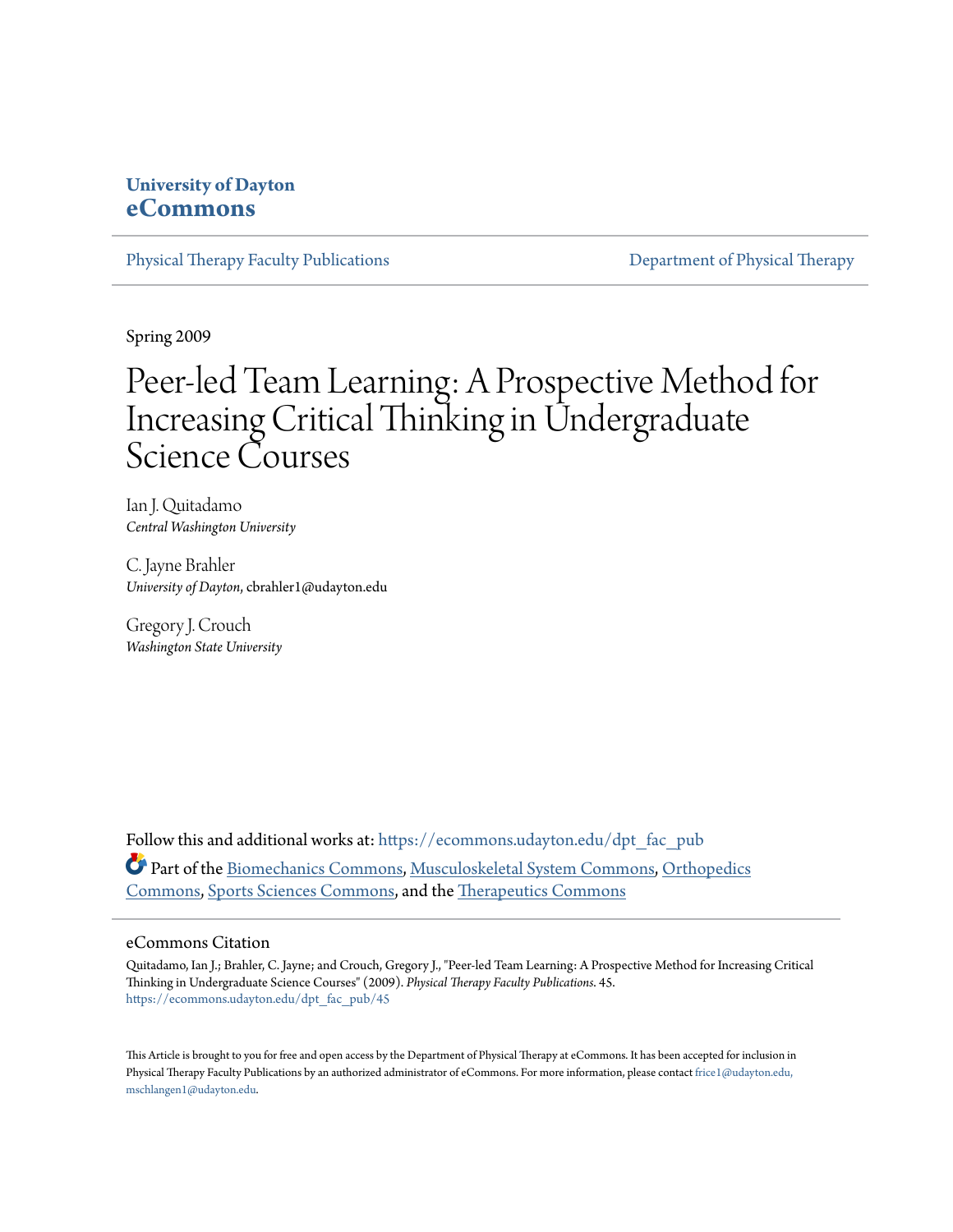# Peer-Led Team Learning: A Prospective Method for Increasing Critical Thinking in Undergraduate Science Courses

*This study examined the impact of Peer-Led Team Learning (PLTL) on critical thinking gains in science and math courses at a research university in the Pacific Northwest.*

In their search for more effective ways to teach college-level science, technology, engineering, and mathematics (STEM) courses, many instructors employ small groups to improve student learning outcomes. Small group learning is considered a best practice in undergraduate education (Angelo & Cross, 1993; Chickering, Gamson, & American Association for Higher Education, 1989; Cooper, MacGregor, Smith, & Robinson, 2000; Springer, Donovan, & Stanne, 1999). National associations recommend small group instruction to promote thinking skill in STEM courses (American Association for Higher Education, 1989; National Research Council, 1995; National Science Foundation, 1996; Tobin, 1993; Tobin, Tippins, & Gallard, 1994; United States Department of Education, 1990).

Peer-Led Team Learning (PLTL) is a specific form of small group learning recognized by Project Kaleidoscope as best practice pedagogy (Varma-Nelson, 2004). PLTL was first developed by Woodward, Gosser, and Weiner (1993) as an integrated method that promoted discourse and creative problem solving in chemistry at the City College of New York. The PLTL method is thoroughly described in other works (Cracolice & Deming, 2001; D. Gosser et al., 1996; Gosser et al., 2001; Gosser et al., 2003; Gosser & Roth, 1998; Woodward et al., 1993). Briefly, PLTL is characterized by a cohort-based social learning structure whereby trained undergraduates, or "peer leaders", guide 4-8 less experienced peers toward conceptual understanding through group-focused

**Peer leaders are not expected to be content experts or surrogate instructors; rather they are students who have successfully completed the course and have been trained in small group dynamics and learning theory.**

science and math problem solving (Cracolice & Deming, 2001; Gosser et al., 2003; Gosser & Roth, 1998; Lyle & Robinson, 2003). Peer leaders are not expected to be content experts or surrogate instructors; rather they are students who have successfully completed the course and have been trained in small group dynamics and learning theory. PLTL usually serves as a supplement to traditional lecture, although some replace a portion of weekly lecture with a PLTL session (Alger & Bahi, 2004; Lewis & Lewis, 2005). Student attendance may be voluntary, pass/fail, or graded. Weekly PLTL sessions are typically  $1.5 - 2$  hours long, during which time students explore and develop creative solutions to problems. PLTL is thought to work because students who are at similar developmental levels socially negotiate and construct individual meaning (Bruffee, 1993; Collier, 1980; Jones & Carter, 1998; McKeachie, 1990; Springer et al., 1999; Tobin et al., 1994; Vygotsky, 1978). By providing a framework that encourages questioning, analysis,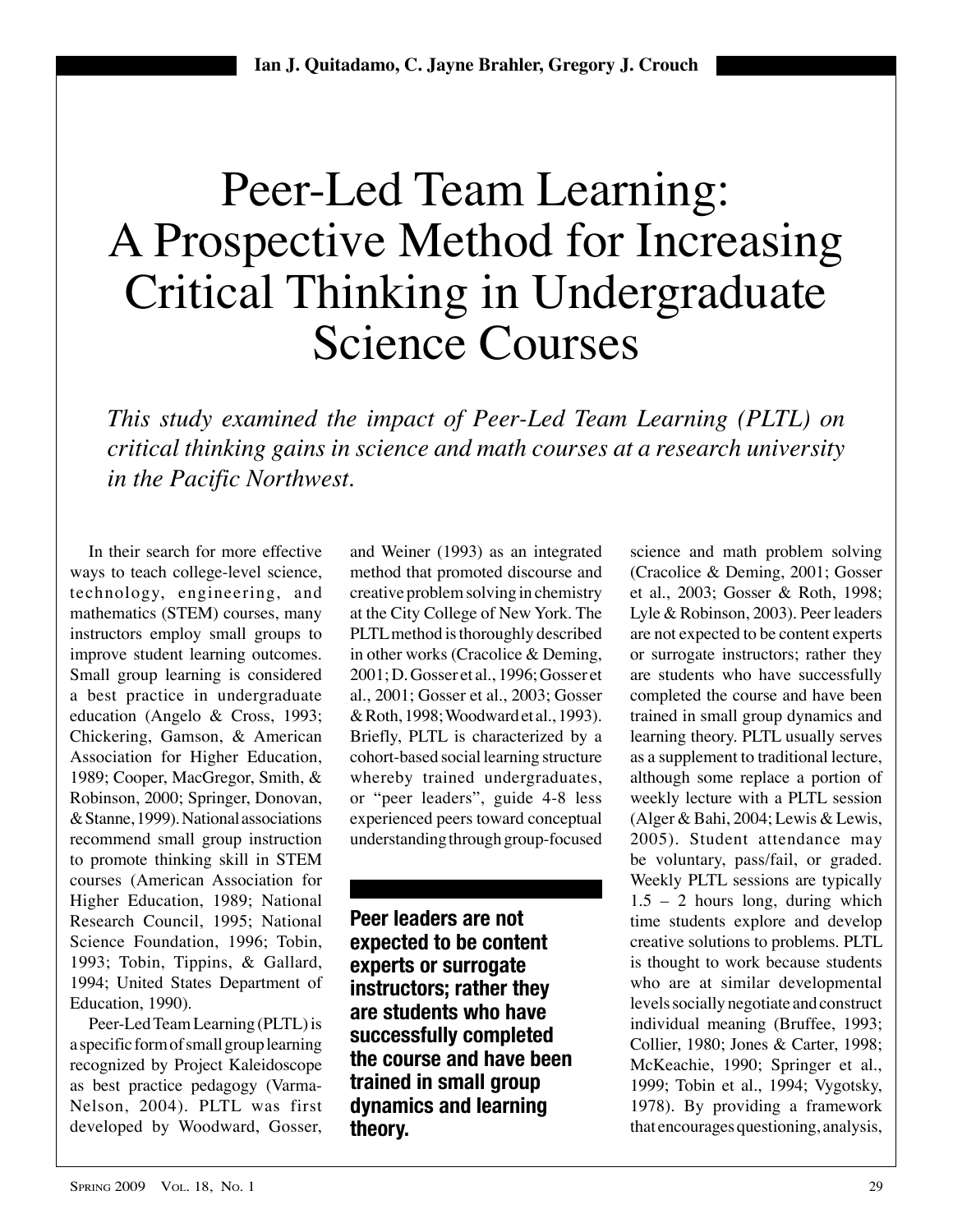discussion, and debate among group members, PLTL is thought to help students collaboratively build their knowledge and master course material (Gosser & Roth, 1998; Jones & Carter, 1998; Springer et al., 1999; Tobin et al., 1994; Woodward et al., 1993).

#### **Influence of PLTL on Student Learning**

The positive effects of PLTL on grade performance and student retention are well established. Previous research indicates that PLTL increases the percentage of students receiving an A, B, or C grade and decreases the percentage of students that fail, withdraw, or drop relative to traditional, non-PLTL courses (Alger & Bahi, 2004; Gafney, 2001a; Lyle & Robinson, 2003; Tien, Roth, & Kampmeier, 2002; Tien, Roth, & Kampmeier, 2004; Wamser, 2006). PLTL has been employed in organic chemistry, general chemistry, human anatomy and physiology, and other STEM courses, with grade improvements ranging from 1-29% (Gafney, 2005). PLTL has also improved student retention by as much as 12% at some institutions (Gafney, 2001a).

The positive, but variable, effects of PLTL on grade performance and retention in STEM courses are based primarily on course grade distributions using either control groups or historic grade performance before and after PLTL implementation (Cracolice & Deming, 2001; Gafney, 2001a; Gosser et al., 2003; Lyle & Robinson, 2003; Tien et al., 2002). This provides fodder for skeptics who question PLTL effectiveness and argue that studies based on student grades (Gafney, 2001a; Gunawardena, 2001; Tien *et al.*, 2002; Wamser, 2006; Zurer, 2001) do not provide sufficient evidence because of their subjectivity. For students who experience PLTL in addition to lecture (the most common method), skeptics contend that PLTL students receive higher grades and are more frequently retained because they spend more time on content and problem-solving. Conversely, skeptics argue that students who experience PLTL in lieu of some lectures (a less common method) have higher performance because they are held to mastering less content (Gunawardena, 2001).

## **Several different types and levels of science and math courses were chosen to determine the range over which PLTL might affect critical thinking, as well as grade performance and retention.**

Some studies have tried to minimize subjectivity by using common test bank questions (Alger & Bahi, 2004), analyzing total points prior to assignment of final grades, and maintaining a consistent point threshold for a passing grade (Tien *et al.*, 2002; Wamser, 2006). Others have employed standardized instruments like the American Chemical Society (ACS) test, with mixed results. One study showed no significant differences in pre- and post-test ACS scores between PLTL and non-PLTL groups in general chemistry but did show increased lecture exam scores in the PLTL group (Alger & Bahi, 2004). Another study showed PLTL students in organic chemistry increased their standings in terms of national percentile on the ACS exam relative to a non-PLTL group (Wamser, 2006).

Perhaps of greater concern than grade or standardized test performance is the lack of evidence that shows PLTL students become better critical thinkers than non-PLTL students. PLTL will continue to be criticized until research clarifies this point. Critical thinking is a better measure of student learning than course grades or discipline-specific exams, because it is a common requirement in all STEM disciplines, and because the component skills of critical thinking (Ennis, 1985; Facione & American Philosophical Association, 1990; Walsh & Paul, 1986) can be compared across different STEM content areas, such as science or math.

## **Purpose of the Study**

The purpose of this study was to discover if PLTL influences critical thinking in STEM courses. Several different types and levels of science and math courses were chosen to determine the range over which PLTL might affect critical thinking, as well as grade performance and retention. This multi-layered approach was selected in order to assemble a more complete picture of PLTL effectiveness in STEM courses and to compare potential critical thinking gains across these disciplines. The research questions for this study were:

- 1. Does PLTL affect critical thinking performance?
- 2. Do critical thinking gains vary by STEM discipline?
- 3. Which variables have the largest impact on critical thinking gains?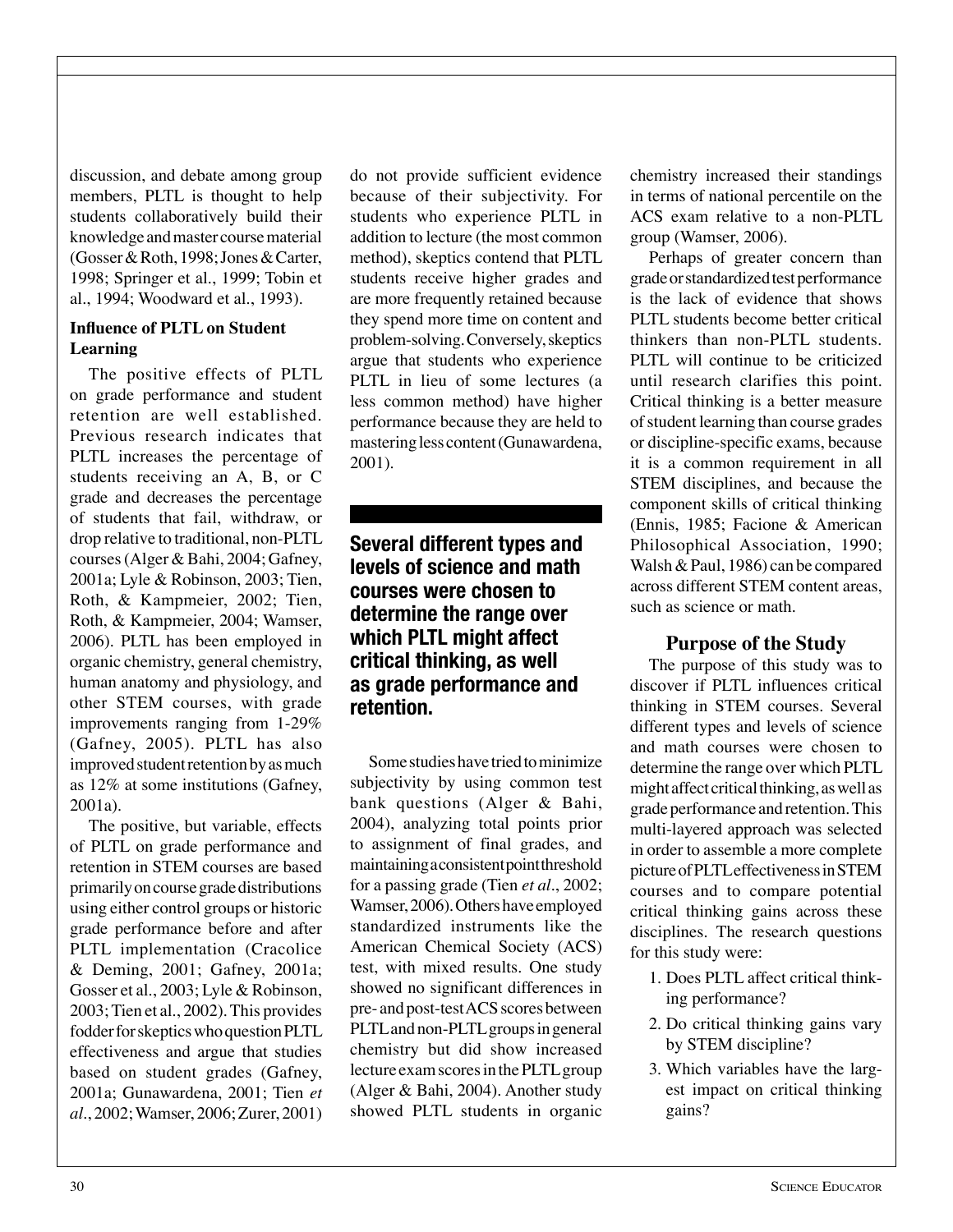## **Methods**

## **Study Context**

PLTL was implemented in six undergraduate science and math courses at a research university in the Pacific Northwest according to established PLTL criteria (Gafney, 2001a, 2001b; Varma-Nelson, 2004). Critical thinking was assessed at the beginning and end of several organic chemistry and mathematics courses (see Table 1) using the valid and reliable CCTST (Facione, 1990). Science and math courses were included in the sample, because it was assumed both course types required critical thinking for success. PLTL was employed in some manner in all courses except Discrete Mathematics, which served as a non-PLTL comparison group for critical thinking. Participant demographics are provided in Table 1.

## **Implementation of the PLTL Model**

The choice to use PLTL initially came from a small group of organic chemistry faculty at a research university in the Pacific Northwest that wanted to improve undergraduate critical thinking. Given the reality of teaching large lectures (over 150 students), faculty wanted to give students a more engaging experience than traditional teaching methods had provided, as well as reduce the student fail, withdraw, and drop rate, which had periodically exceeded forty percent. Chemistry faculty first identified student goals for courses based on ACS-recommended learning outcomes (American Chemical Society Committee on Professional Training, 2003a, 2003b). PLTL was chosen after several group learning models were evaluated. Conversations between chemistry and math faculty and shared learning goals eventually led to an invitation to use PLTL in four mathematics courses.

Successful implementation of PLTL required changes to faculty teaching styles. A PLTL learning community comprised of chemistry and math faculty, graduate coordinators, learning specialists, and undergraduate peer leaders was formed. In general, less emphasis was placed on individuals than on group efficacy. This required faculty to reevaluate their role in student learning, a task that proved difficult for some. Faculty provided content and problem solving expertise, organization, and scheduling for PLTL sessions and presented lectures on basic science or math concepts that were subsequently discussed during weekly peer leader training sessions. Graduate coordinators were chosen based on interest in STEM education, and, between PLTL sessions, they served as rovers in order to provide continuity and assistance. Graduate coordinators also helped train peer leaders, and observed peer leader (and faculty) implementation of PLTL during the term.

## **Successful implementation of PLTL required changes to faculty teaching styles.**

Scheduling PLTL sessions for a large number of students was a logistical challenge. One lecture per week was replaced with a twohour PLTL session that took place on Wednesday, Thursday or Friday. Software was used to assign four to eight students to specific peer groups based on schedule availability. PLTL attendance was mandatory for all

courses, except for one section of Organic Chemistry II (optional) and Discrete Mathematics (non-PLTL comparison group). Students worked with their assigned groups for the entire term unless significant problems required transfer to another group.

## **Peer Leader Recruitment and Training**

Peer leaders were recruited from a pool of students that had successfully completed the class and earned at least a B grade. Prospective peer leaders completed a written application and interview, which were discussed by course instructors and graduate coordinators. Interview questions were chosen from a PLTL handbook (Roth, Cracolice, Goldstein, & Snyder, 2001). Selected peer leaders received a stipend of \$500 per semester. A one credit special topics course was also available for chemistry peer leaders. Math peer leaders were incorporated into an existing tutoring program.

PLTL training based on the national PLTL model (Roth *et al.*, 2001) was conducted prior to the start of the term in conjunction with the university's Center for Teaching and Learning. Discussed topics included multiple intelligences (Gardner, 1987), the key role of the peer leader, methods for building group dynamics, and methods for modeling problem solving and critical thinking. Particular emphasis was placed on ability to: (a) ask leading questions, (b) stimulate peer interaction and group problem solving, (c) balance boisterous and reserved student personalities, (d) allow sufficient wait time, and (e) treat all students with respect.

Instructors and peer leaders met weekly throughout the academic term to draft problem sets and discuss problem solving strategies. Problem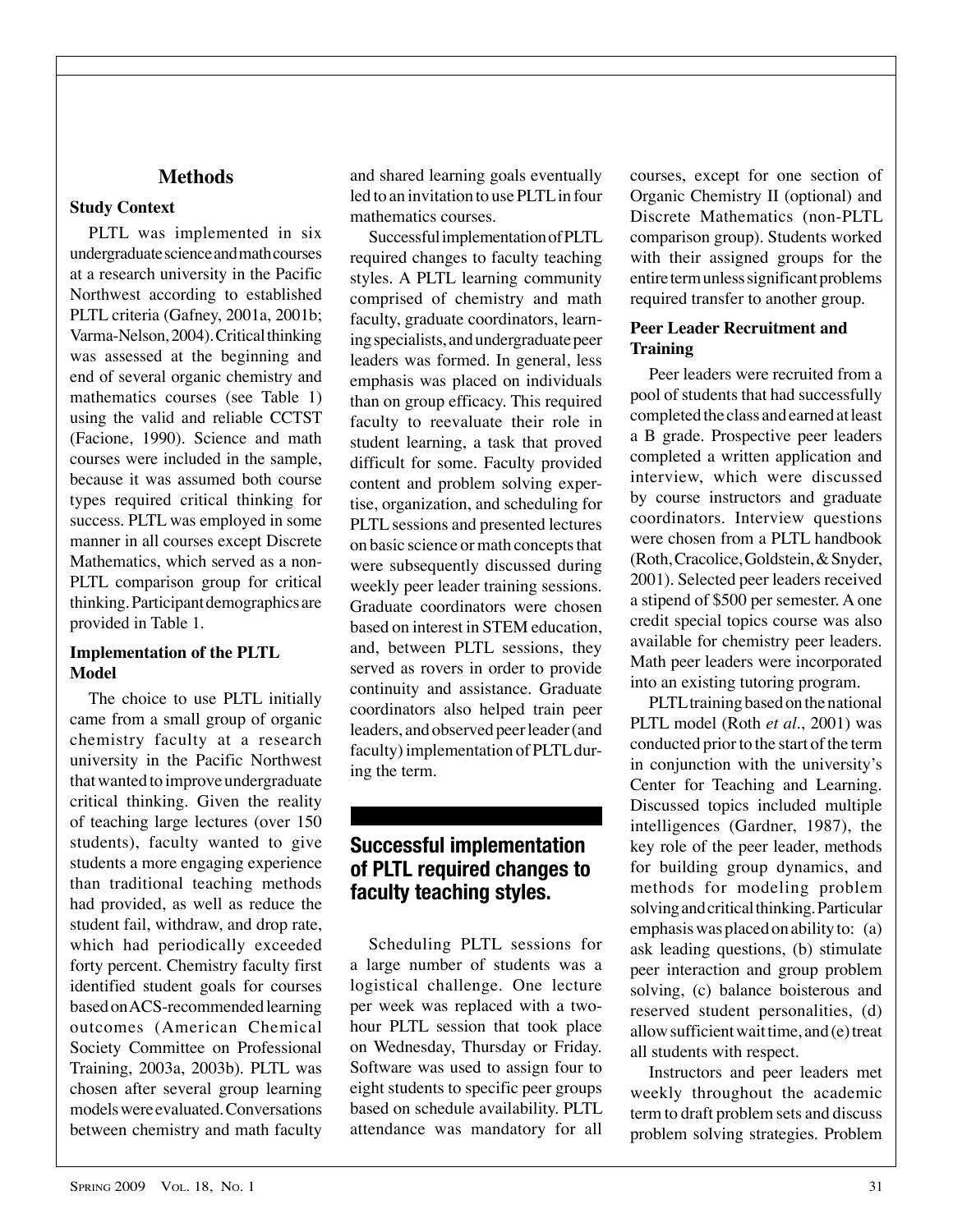sets expanded on lecture concepts and were sufficiently rigorous as to require group work. Conceptual understanding of course material was emphasized over rote memorization. Peer leaders were not informed of the "correct" solution to the problems, nor were they expected to provide one for the students. Rather, instructors discussed a range of possible ways to approach the problem set, provided hints for reasonable problem solving pathways, and suggested appropriate leading questions that peer leaders could use with their group during the week. Ongoing challenges, role-playing scenarios, testimonials from experienced peer leaders, and techniques for overcoming common conflicts (e.g., dominant students) were also addressed.

## **Scheduling PLTL sessions for a large number of students was a logistical challenge.**

#### **A Typical PLTL Session**

Four to eight students met weekly with their peer leader to address the problem set, which was provided at the beginning of each session. Students assembled into groups in their assigned rooms and, once they received the set, began by clarifying the intent of each problem. Then, students began to free think creative approaches to the problem by verbally describing, drawing, or representing their thought process on a whiteboard or butcher paper. Students analyzed the elements of each problem, discussed potential solution pathways, and argued over the relative merits of each approach until they reached a consensus. A peer leader roamed the room, asking leading questions to stimulate thinking, promoting group efficacy, and addressing student frustrations. Students were allowed to use any available resource, including textbooks. Each group's consensus solution was then shared out to other groups using course management software; this allowed each group to compare their work with others and to reflect on their problem solving effectiveness. Each group received process and solutions feedback from the course instructor. Course instructors further reinforced the PLTL model by including similar types of problem solving questions on exams.

## **Organizational and Institutional Support**

The pedagogical vision, instruction, and organization provided by the learning community were necessary, but insufficient, to fully implement PLTL. Administrative support at the college and departmental levels was also necessary. Initial support was provided through internal professional development funding; however, PLTL continuation required institutional support. Previous reports by Kampmeier (2003) suggest a PLTL maximum cost per student of approximately \$100; in the current study, a target cost of \$62 per student was used. To fund PLTL after grant funds were depleted, \$25 was collected as a course fee, \$25 was matched by the College of Science, and the remaining \$12 per student was funded by the Department of Chemistry. The rationale used to justify institutional expenses included increased student retention, stronger student preparation, and increased student satisfaction.

## **Research Design and Data Analysis**

A quasi-experimental pretest/ posttest control group design was used to determine critical thinking gains in PLTL/non-PLTL and science/ math groups. This design minimizes threats to internal and external validity (Campbell & Stanley, 1963) and was appropriate because intact groups were used. Remaining threats of history, maturation, pretest sensitization, selection, and statistical regression toward the mean were minimized by administering CCTST pretests and posttests 14 weeks apart, using a valid and reliable instrument to assess critical thinking (Facione, 1990) and including multiple co-variables (e.g. gender, class standing) in the statistical analysis. A frequency distribution of critical thinking gains was constructed to evaluate sample randomness.

An embedded experiment for Pre-Calculus was conducted within the context of the quasi-experimental design. Four concurrent sections of Pre-Calculus Math provided an opportunity to more specifically investigate PLTL impacts in math while controlling for instructor and course. Two instructors each taught two sections of Pre-Calculus, one of which utilized PLTL and the other of which did not. Critical thinking gains were then compared between PLTL and non-PLTL sections by instructor and course.

## **Influence of PLTL on Critical Thinking Gains, Grade Performance and Student Retention**

Students were divided into PLTL and non-PLTL groups, or science and math groups, and the impact of PLTL on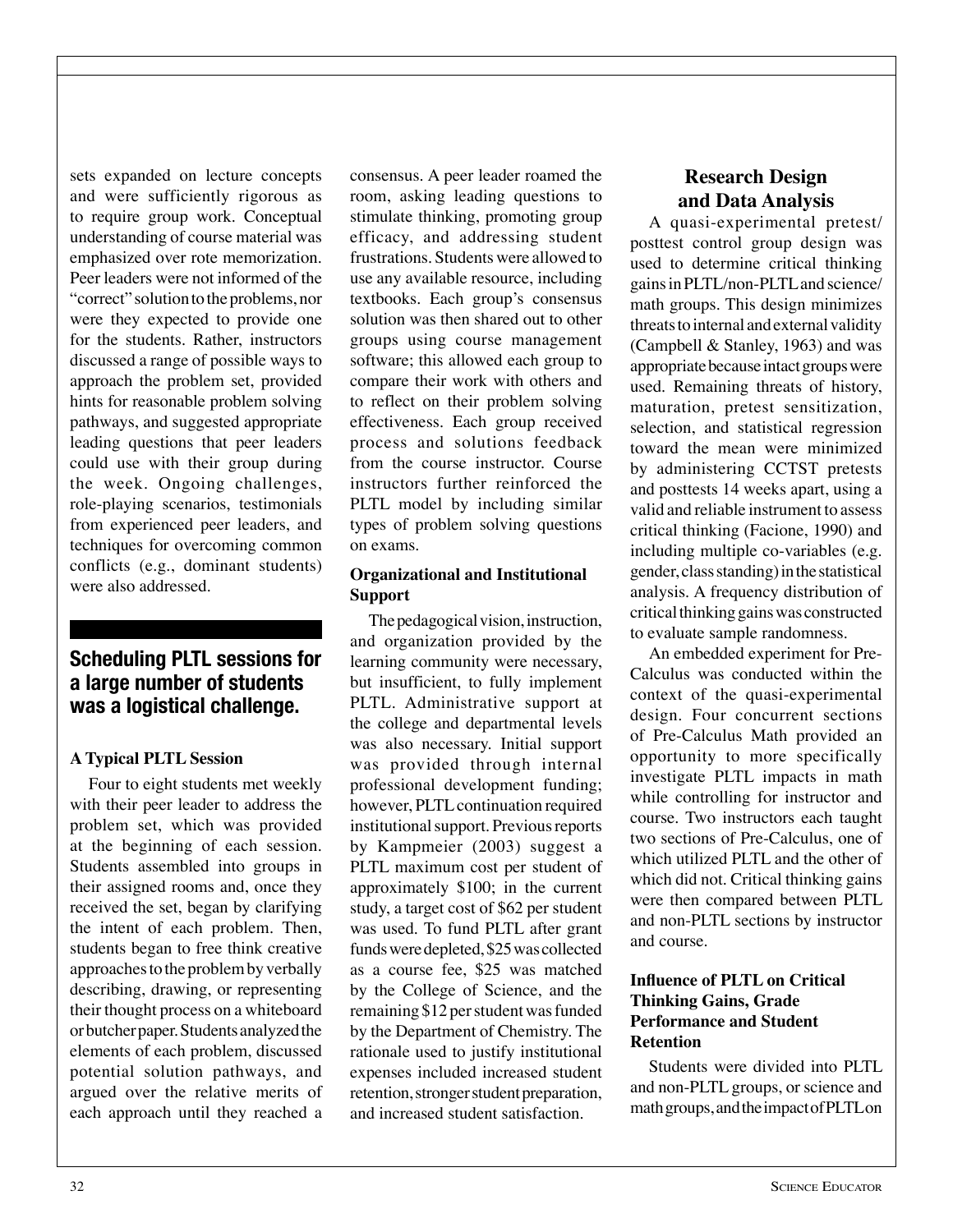critical thinking gains was assessed. Critical thinking was determined using a paper version of the CCTST (Facione, 1990; Facione, Facione, & Giancarlo, 1992; Facione, Facione, & Insight Assessment, 2004). Raw scores were used for all analyses, but in some cases scores are reported as national percentile rank based on an equivalency conversion scale provided by the test manufacturer in order to increase clarity and relevance. Critical thinking gains were compared between PLTL/non-PLTL and science/math groups using mean, standard deviation, and effect size, as well as two-way repeated measures analysis of variance (RM ANOVA). The two-way RM ANOVA was employed due to the use of matched pre- and post-test scores and a comparison group. Gender, ethnicity, academic term, and class standing co-variables were concurrently analyzed in order to increase statistical accuracy and precision and minimize validity threats. RM ANOVA assumptions of homogeneity of variance, co-variance, and normality were evaluated using Levene's and Box's tests and by constructing a frequency distribution of critical thinking gains, respectively.

Grade performance and student retention was analyzed using percent of students receiving an A, B, or C grade in the course (%ABC), and percent of students that failed (D or F grade), withdrew, or dropped the course (%FWD). Percent ABC and % FWD were each subsequently divided into female and male categories and compared across PLTL and non-PLTL groups.

**Table 1:** Demographics for PLTL and Non-PLTL Groups by Course

| Method   | Course          | N   | Class Standing (%) |    |    |                |        |    | Gender (%) |  |
|----------|-----------------|-----|--------------------|----|----|----------------|--------|----|------------|--|
|          |                 |     | Fr                 | So | Jr | Sr             | 2nd Sr | M  | F          |  |
| PLTL     | <b>CHEM 340</b> | 212 | 5                  | 55 | 29 | 10             |        | 40 | 60         |  |
|          | <b>CHEM 342</b> | 62  | $\overline{2}$     | 50 | 29 | 18             | 2      | 44 | 56         |  |
|          | <b>MATH 251</b> | 25  | 44                 | 28 | 28 | 0              | 0      | 8  | 92         |  |
|          | <b>MATH 252</b> | 27  | 0                  | 30 | 59 | 11             | 0      | 11 | 89         |  |
| Non-PLTL | <b>MATH 107</b> | 142 | 79                 | 13 | 6  | $\overline{2}$ | 0      | 63 | 37         |  |
|          | <b>MATH 216</b> | 84  | 11                 | 37 | 43 | 7              |        | 86 | 14         |  |
| Total    |                 | 552 | 26                 | 39 | 26 | 8              |        | 50 | 50         |  |

**Table 1a:** Demographics profile for the study sample

|             |                 |     | Ethnicity (%) |                   |        |                     |                    |        |  |  |
|-------------|-----------------|-----|---------------|-------------------|--------|---------------------|--------------------|--------|--|--|
| Method      | Course          | N   | Caucasian     | Asian<br>American | Latino | African<br>American | Native<br>American | Other* |  |  |
| <b>PLTL</b> | <b>CHEM 340</b> | 212 | 86            | 5                 | 0      |                     | 2                  | 5      |  |  |
|             | <b>CHEM 342</b> | 62  | 87            | 6                 | 0      | 5                   | $\overline{2}$     | 0      |  |  |
|             | <b>MATH 251</b> | 25  | 84            | 12                | 0      | 0                   | 0                  | 4      |  |  |
|             | <b>MATH 252</b> | 27  | 96            | 0                 | 0      | 0                   | 0                  | 4      |  |  |
| Non-PLTL    | <b>MATH 107</b> | 142 | 78            | 6                 | 4      | 2                   |                    | 8      |  |  |
|             | <b>MATH 216</b> | 84  | 65            | 17                | 0      |                     | 0                  | 17     |  |  |
| Total       |                 | 552 | 82            | 7                 |        | 2                   |                    | 7      |  |  |

Course names refer to first and second term organic chemistry for majors (CHEM 340, 342); pre-calculus (MATH 107); first and second term mathematics for elementary teachers (MATH 251, 252), and discrete mathematics (MATH 216). \*Includes 'choose not to answer' response.

## **Results**

#### **Participant Demographics**

A distribution of class standing, gender, and ethnicity (see Table 1) indicated that the majority of students were sophomores and juniors except for in the Pre-Calculus course, which was comprised mainly of freshmen. Although gender distribution was an even split for the total sample, it varied considerably by course, with predominantly female class composition in the Math for Elementary Teachers course and predominantly male class composition in the Discrete Mathematics course. Over 80% of participants were Caucasian, with Asian American, Other, African

American, Latino/Hispanic, and Native American students comprising the remainder in decreasing frequency (Table 1a).

## **Statistical Assumptions**

The Levene's and Box's tests used to evaluate critical thinking gains showed that the homogeneity of variance and co-variance assumptions were met for the PLTL/non-PLTL group,  $F(1, 549) =$  $0.100$ ,  $p = 0.752$ , and  $F(3, 542) = 1.361$ ,  $p = 0.253$ , but not for the science/math group,  $F(5, 545) = 5.264$ ,  $p = 0.000$ , and  $F(15, 530) = 3.068$ ,  $p = 0.000$ . Figure 1 shows that the distribution of critical thinking gains approximated a standard normal curve.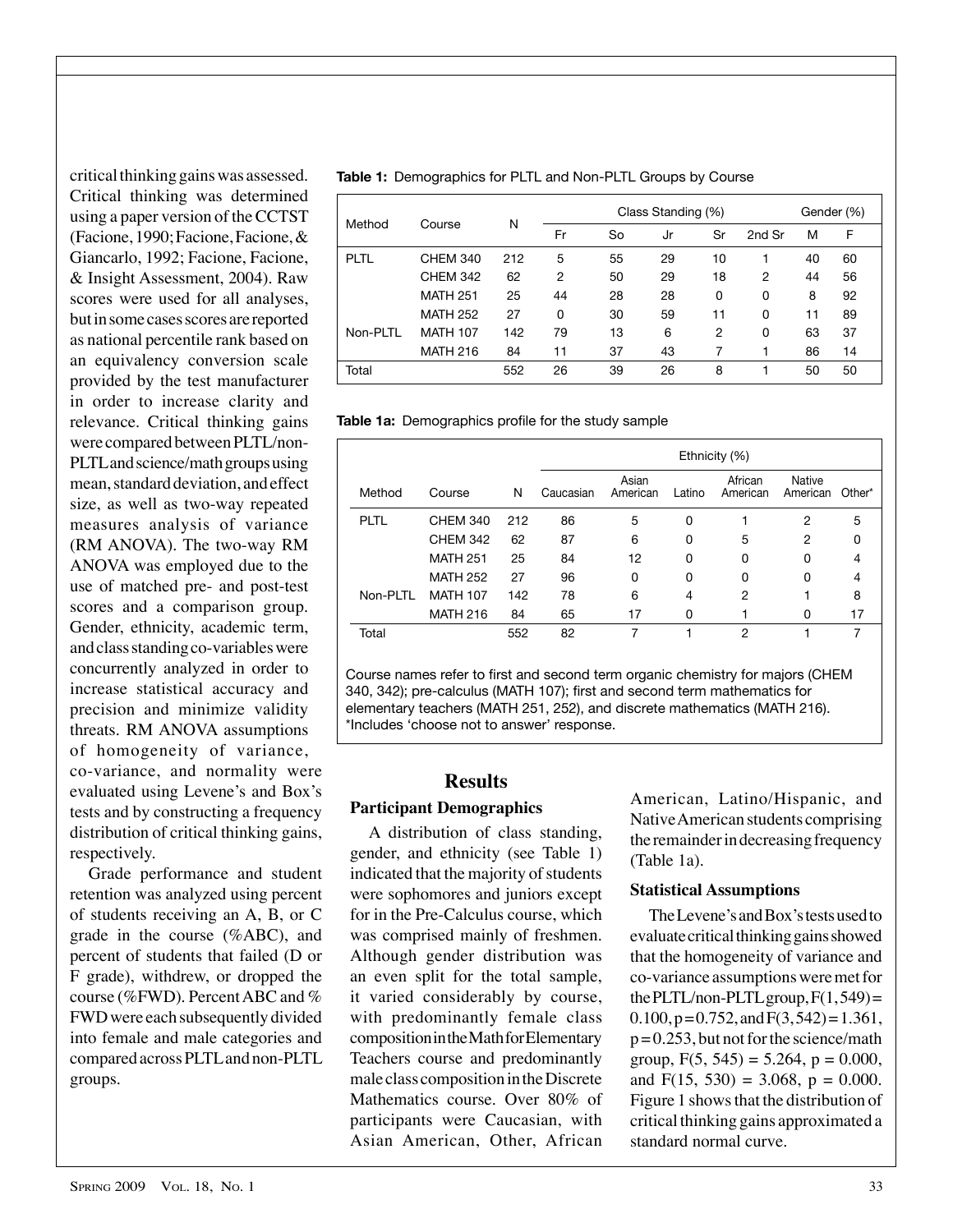

*Frequency Distribution of Critical Thinking Gains*  **Figure 1:** Frequency Distribution of Critical Thinking Gains

#### **Influence of PLTL on Critical Thinking Gains**

A significant interaction was observed for critical thinking gains and PLTL, Wilk's  $\lambda$  = 0.984, F(1, 545)  $= 9.068$ ,  $p = 0.003$ , power  $= 0.852$ , partial  $\eta^2$  = 0.016. Table 2 shows raw score gains in PLTL and non-PLTL groups. PLTL accounted for 1.6% of the variance in critical thinking gains, with PLTL students demonstrating approximately 9 times greater gains than non-PLTL students in science but not math courses. PLTL students had an average national rank increase of  $5.38$  (61<sup>st</sup> to 66<sup>th</sup> national rank). Figure 2a shows critical thinking national percentile gains in PLTL and non-PLTL groups.

Gender, ethnicity, class standing, and academic term did not significantly affect critical thinking gains. In contrast, a post hoc comparison of gains relative to prior critical thinking showed that students with the highest prior skill had the largest gains in critical thinking, whereas students with low prior skill exhibited the largest decreases. Specifically, students scoring 2 standard deviations above the sample

mean gained nearly 39 percentile (44th to 83rd national rank). As prior thinking skill decreased, performance dropped steadily, with gains of 18 percentile  $(53<sup>rd</sup>$  to  $71<sup>st</sup>$  national rank) for  $+1$ standard deviation, decreases of 2 percentile ( $65<sup>th</sup>$  to  $63<sup>rd</sup>$  national rank) for -1 standard deviation and decreases of 23 percentile (72<sup>nd</sup> to 49<sup>th</sup> national rank) for -2 standard deviation of prior thinking skill.

#### **Influence of Course Type on Critical Thinking Gains**

A significant interaction was also observed between critical thinking gains and course type, Wilk's  $\lambda$  = 0.973,  $F(5, 541) = 3.049$ ,  $p = 0.010$ , power  $= 0.869$ , partial  $\eta^2 = 0.027$ . Science students showed average critical thinking gains of  $6.27$  percentile  $(67<sup>th</sup>$ to  $74<sup>th</sup>$  national rank), whereas math students showed average gains of 0.95 percentile (53 $^{rd}$  to 54<sup>th</sup> national rank). Course type accounted for 2.7% of critical thinking gains, which was nearly 6 times greater for science students than math students. Figure 2b shows critical thinking national percentile gains by course type.

|  | <b>Table 2:</b> Influence of Method on Critical Thinking Raw Score Gains |  |  |
|--|--------------------------------------------------------------------------|--|--|

| Method                                                                                                                                                                                                                                                                                                                  | Course   | N   | Mean<br>(pre) | S.D.<br>(pre) | Mean<br>(post) | S.D.<br>(post) | СT<br>Change |  |  |  |
|-------------------------------------------------------------------------------------------------------------------------------------------------------------------------------------------------------------------------------------------------------------------------------------------------------------------------|----------|-----|---------------|---------------|----------------|----------------|--------------|--|--|--|
| PLTL                                                                                                                                                                                                                                                                                                                    | Chem 340 | 212 | 19.69         | 5.01          | 21.03          | 4.65           | $1.34*$      |  |  |  |
|                                                                                                                                                                                                                                                                                                                         | Chem 342 | 62  | 20.52         | 4.73          | 21.42          | 4.92           | $0.9*$       |  |  |  |
|                                                                                                                                                                                                                                                                                                                         | Math 251 | 25  | 15.48         | 3.33          | 15.60          | 3.99           | 0.12         |  |  |  |
|                                                                                                                                                                                                                                                                                                                         | Math 252 | 27  | 16.11         | 3.33          | 16.56          | 3.71           | 0.45         |  |  |  |
| Non-PLTL                                                                                                                                                                                                                                                                                                                | Math 107 | 142 | 16.73         | 3.91          | 16.94          | 4.00           | 0.21         |  |  |  |
|                                                                                                                                                                                                                                                                                                                         | Math 216 | 84  | 19.31         | 6.20          | 19.14          | 6.40           | $-0.17$      |  |  |  |
| Total                                                                                                                                                                                                                                                                                                                   |          | 552 | 18.60         | 5.04          | 19.23          | 5.16           | 0.67         |  |  |  |
| Critical thinking gains indicated by CCTST raw scores. Course names<br>refer to organic chemistry for majors (CHEM 340, 342); pre-calculus<br>(MATH 107); mathematics for elementary teachers (MATH 251, 252) and<br>discrete mathematics (MATH 216). S.D. indicates standard deviation.<br>*Significant at 0.05 level. |          |     |               |               |                |                |              |  |  |  |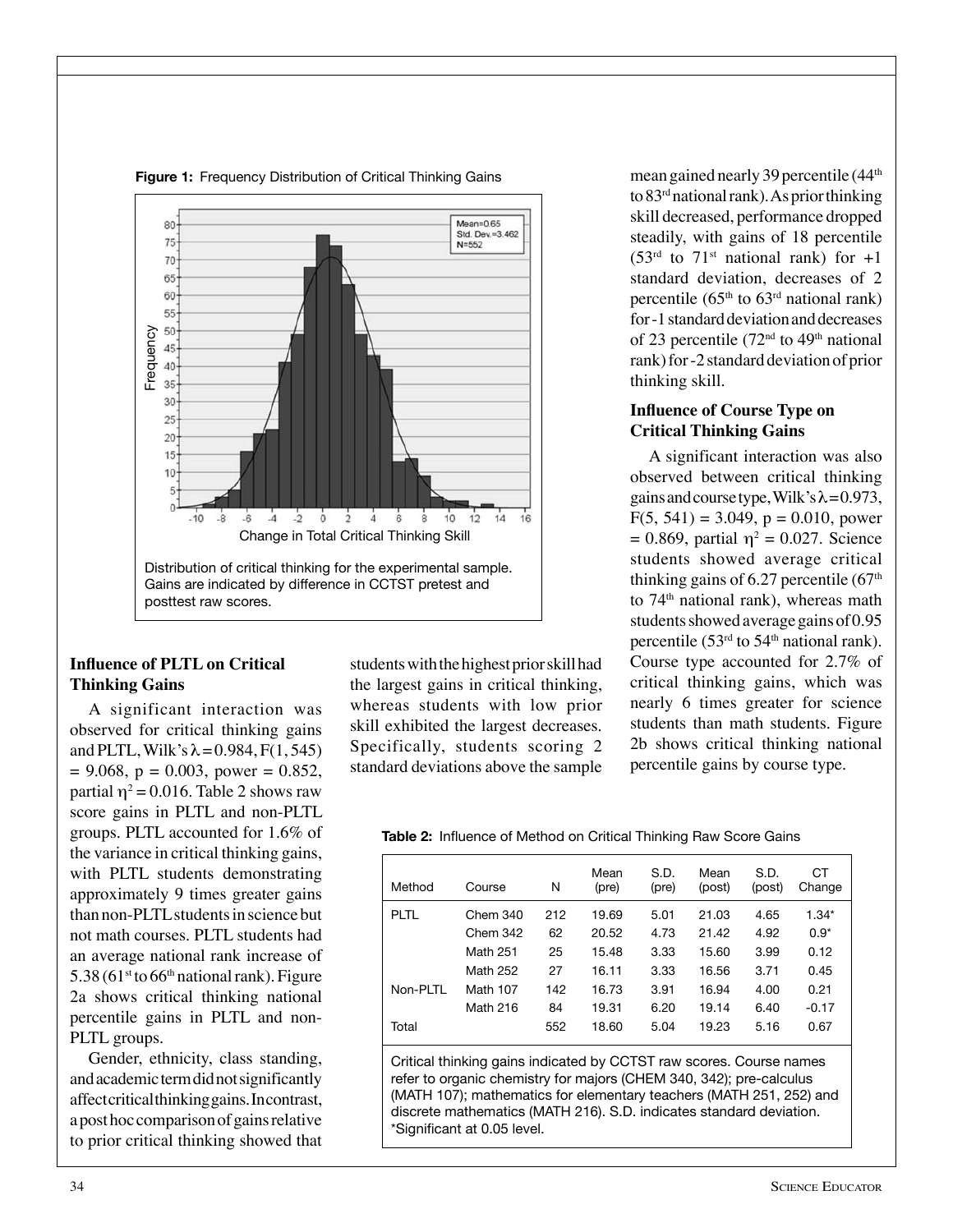

#### **Figure 2a:** Influence of Method on Critical Thinking National Percentile Gains PLTL and Critical Thinking 14

#### **Influence of PLTL on Grade** than males pr **Performance and Student** deficits and o **Attrition** rition **rank** performance decreased, performance decreased, performance decreased,  $PLTL$  was used.

Historical and PLTL grade performance was compared using %ABC to indicate achievement (see Table 3). Comparisons were based on total percent of students receiving A, B, or C grades; male and female %ABC was also determined for both science and math courses. In general, science students showed a 3% increase in total %ABC when historical (65%) and PLTL (68%) grade performance were compared. The science course grade improvement corresponded with critical thinking gains of approximately 7 national percentile. When analyzed by gender, female science students showed a 12% increase (60% historical to 72% PLTL), whereas male science students showed a 5% decrease in %ABC (70% historical to 65% PLTL). These results indicated that female science students, who on average performed less well than males prior to PLTL, erased those deficits and outperformed males when **the science conductors** and need headers

Although no significant critical thinking gains were observed for math students, they did show an 11% increase in total %ABC when historical (66%) and PLTL (77%) grade averages were compared. Female math students showed a 10% increase (67% historical to 77% PLTL), whereas male math students showed a 1% increase  $(64\% \text{ to } 65\%)$ in %ABC. These results indicated that female math students, who on average performed at about the same level as males historically, outperformed males when PLTL was used.

Historical and PLTL attrition was also compared. For both science and math courses, total %FWD was calculated, as well as female and male %FWD. In science courses, PLTL students had 3% lower attrition than they had historically. When analyzed by gender, 12% percent fewer females



**Figure 2b:** Critical Thinking Gains by Course Type

## d mates when **Instructors and peer leaders cant critical met weekly throughout the academic term to draft problem sets and discuss problem solving strategies.**

failed, withdrew, or dropped science courses when PLTL was employed. In contrast, 5% more males dropped when in PLTL science courses. Lower attrition was seen in all math courses using PLTL; total %FWD went down 9% (33% to 26%), female %FWD decreased by 10% (33% to 23%), and male %FWD decreased by 1% (36% to 35%). Collectively, grade performance and student attrition data indicated that male-biased historical advantages were reduced or eliminated when PLTL was used. In all cases, use of PLTL served to equalize grade performance and reduce attrition gaps between males and females.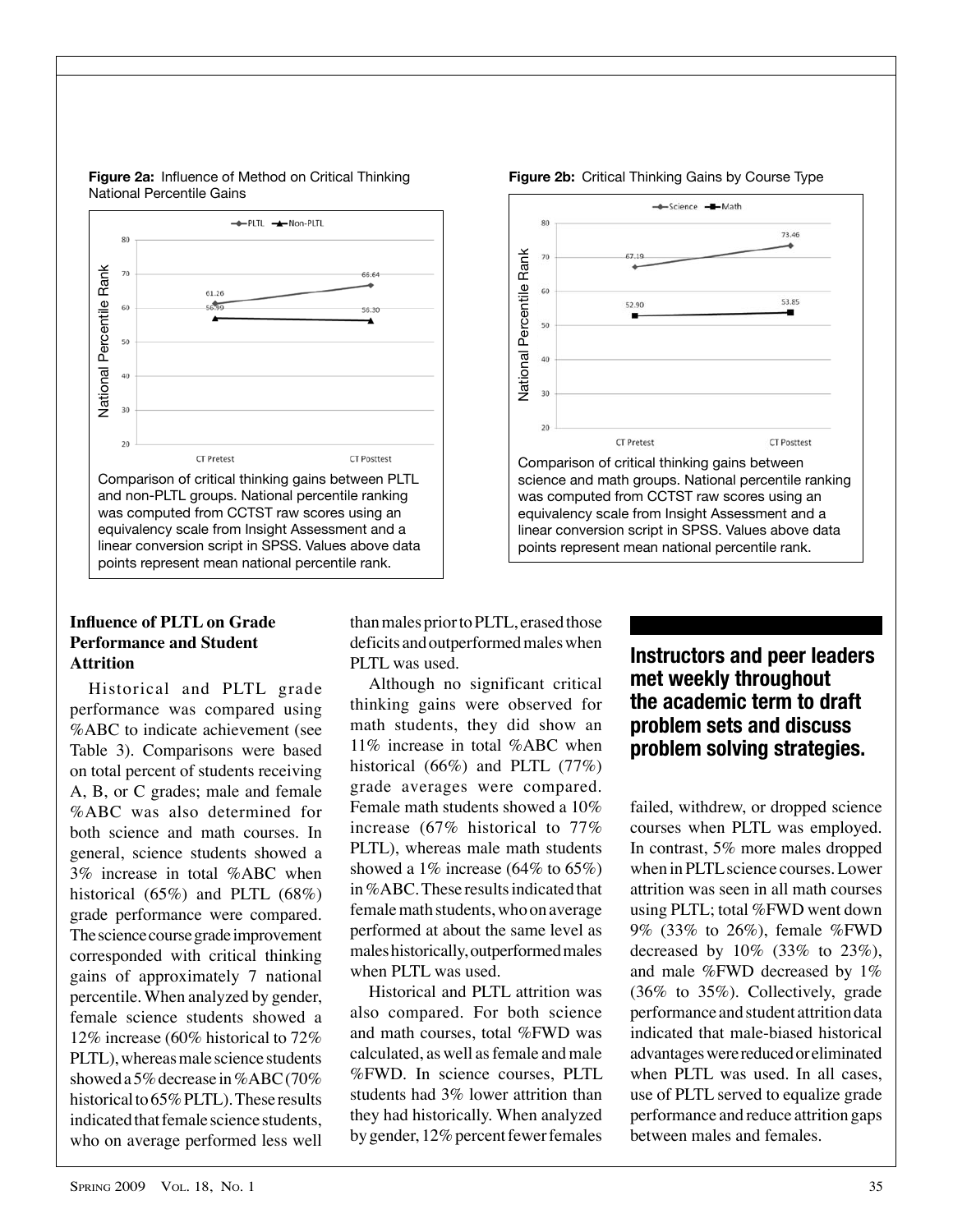| Course               | <b>Historical Baseline</b><br>(1997-2000) |    |    |       |    |    | <b>PLTL</b><br>$(2000 - 2001)$ |    |    |       |    |    |
|----------------------|-------------------------------------------|----|----|-------|----|----|--------------------------------|----|----|-------|----|----|
|                      | %ABC                                      |    |    | %FWD  |    |    | %ABC                           |    |    | %FWD  |    |    |
|                      | Total                                     | F  | M  | Total | F  | M  | Total                          | F  | M  | Total | F  | м  |
| <b>CHEM 340</b>      | 67                                        | 63 | 71 | 33    | 37 | 29 | 67                             | 67 | 66 | 33    | 33 | 34 |
| <b>CHEM 342</b>      | 63                                        | 57 | 69 | 37    | 43 | 31 | 70                             | 77 | 63 | 30    | 23 | 37 |
| <b>MATH 107</b>      | 50                                        | 55 | 47 | 50    | 45 | 53 | 60                             | 66 | 56 | 40    | 34 | 44 |
| <b>MATH 251</b>      | 67                                        | 67 | 62 | 33    | 33 | 38 | 75                             | 77 | 65 | 25    | 23 | 35 |
| <b>MATH 252</b>      | 75                                        | 75 | 71 | 22    | 25 | 29 | 86                             | 88 | 76 | 13    | 12 | 24 |
| MATH 216*            | 59                                        | 66 | 58 | 41    | 34 | 42 | 80                             | 71 | 81 | 20    | 29 | 19 |
| <b>Total Science</b> | 65                                        | 60 | 70 | 35    | 40 | 30 | 68                             | 72 | 65 | 32    | 28 | 35 |
| <b>Total Math</b>    | 66                                        | 67 | 64 | 33    | 33 | 36 | 73                             | 77 | 65 | 26    | 23 | 35 |

**Table 3:** Grade Performance and Retention by Method and Discipline

Historical and PLTL grade performance and course attrition indicated by percent students passing the course (%ABC) or failing, withdrawing, or dropping (%FWD) the course, respectively. Course names refer to organic chemistry for majors (CHEM 340, 342); pre-calculus (MATH 107); mathematics for elementary teachers (MATH 251, 252); and discrete mathematics (MATH 216). \*Course used as a non-PLTL comparison group.

#### **Discussion**

The purpose of this study was to discover whether PLTL could promote critical thinking in undergraduate STEM courses. Results indicated that PLTL students showed small but significantly greater critical thinking gains than non-PLTL students in science but not math courses. National percentile gains indicated PLTL had a practical influence on critical thinking, an outcome not observed in non-PLTL courses. Critical thinking gains were unaffected by gender, ethnicity, class standing or time of year; however, students with high prior thinking skill gained disproportionately more than students with low prior skill. PLTL appeared to reduce gender-based grade bias, with females receiving passing grades more frequently and dropping or failing the course less frequently than in non-PLTL courses.

PLTL appeared to help underperforming students make positive gains in critical thinking. For example, the largest gains in critical thinking in this study occurred during a second-term Organic Chemistry I course containing a high percentage of students who previously had failed the course (PLTL was not used). In these PLTL courses, average gains of 17 national percentile were seen, which is surprising since these students were 18 national percentile lower than their peers at the onset of the class. These results indicate PLTL may provide a venue for underperforming science students to develop necessary critical thinking skills.

**In order to ensure fairness and consistency for all students, institutions of higher education should consider explicitly teaching critical thinking skills rather than assuming all students possess them** *a priori.*

Although gender did not influence critical thinking gains, females, who had historically lower grade performance and retention in both science and math courses, were retained and received passing grades more frequently than males when PLTL was employed. Male biased grade performance and retention issues were essentially erased, and in some cases they were reversed to favor females in both science and math courses using PLTL. While it is not completely clear which particular aspects of PLTL helped, it is reasonable to suggest that the collaborative nature of PLTL supported increased female performance and retention. Conversely, males may have done less well in PLTL courses than historically due to an emphasis on collaboration instead of competition. Collectively, this data seems to indicate that PLTL helps ensure a more level playing field for student learning, regardless of gender.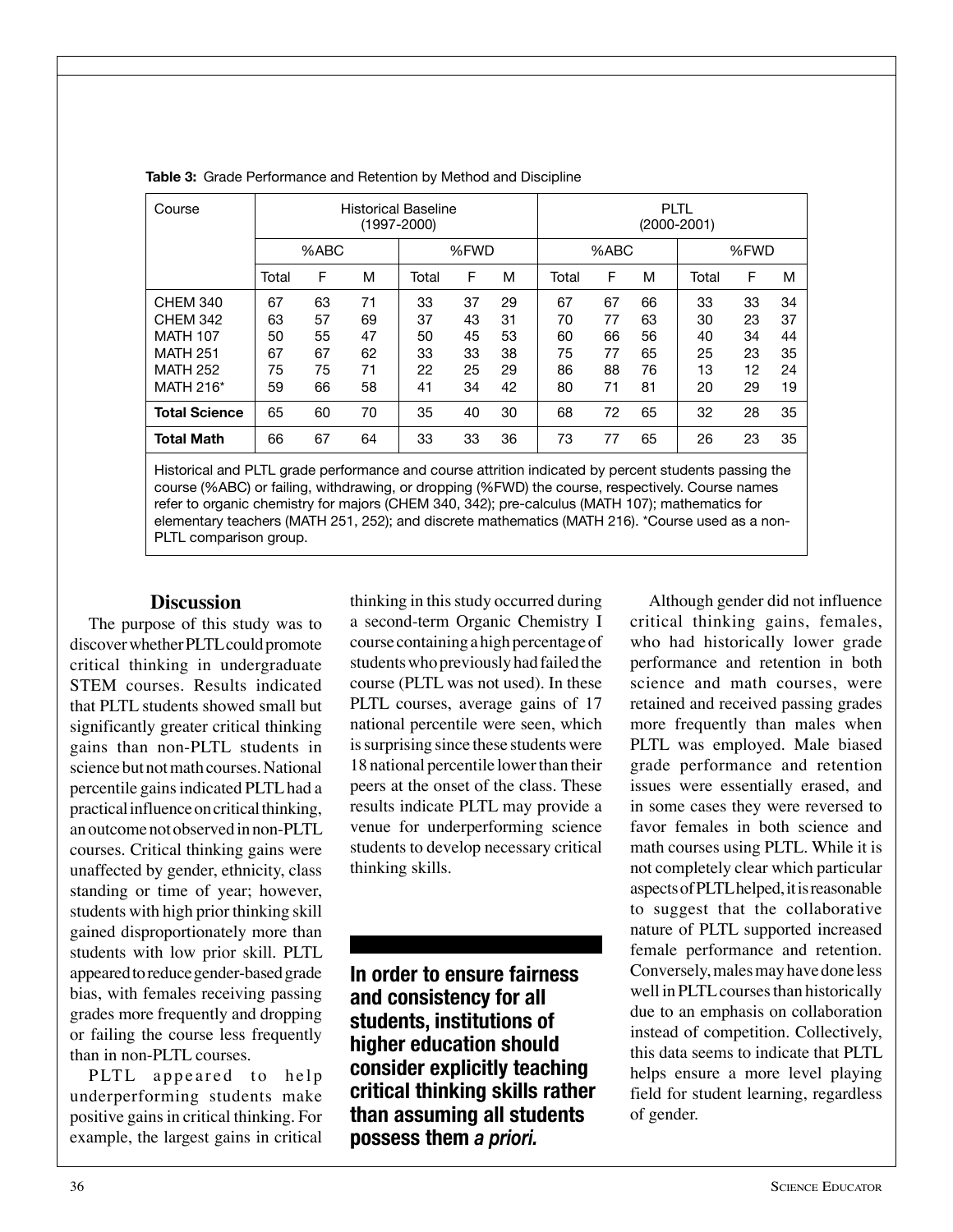Instructor commitment to PLTL also played an important role in critical thinking gains. A comparison of gains in Organic Chemistry I between successive fall terms showed highly consistent results (6.24 and 6.19 national rank increases, respectively) when both courses were taught by a strong PLTL advocate. Furthermore, when Organic Chemistry I and II were taught in successive terms by the same instructor, students showed a 6 percentile and additional 4 percentile gain for the first and second terms, respectively. It may be that students reach a saturation point for gains in critical thinking with particular instructors; however, this interpretation is speculative and will require additional research.

Frequent observations indicated that chemistry instructors integrated PLTL into courses more deeply than most of the math instructors. This may have occurred because the PLTL model is well established for chemistry courses (Baez-Galib, Colon-Cruz, Resto, & Rubin, 2005; Gosser & Roth, 1998; Gosser, Strozak, & Cracolice, 2006; Kampmeier, Wamser, Wedegaertner, & Varma-Nelson, 2006; Lewis & Lewis, 2005; Lyle & Robinson, 2003; Tien et al., 2002; Wamser, 2006; Woodward et al., 1993; Zurer, 2001), but it is less developed in mathematics. Although verbally supportive of PLTL, Pre-Calculus instructors and peer leaders seemed to have difficulty adjusting to the PLTL model, which required them to make a philosophical and pedagogical shift. PLTL had been implemented in Organic Chemistry I and II for one year prior to the rollout in math, so many chemistry peer leaders had opportunity to refine techniques that most math peer leaders were using for the first time. Many of the

Pre-Calculus peer leaders also taught as tutors in other math courses, and they may have been unable to separate these differing roles. Thus, the lack of PLTL-based critical thinking gains in Pre-Calculus may have had less to do with the model than with improper implementation, insufficient support, or lack of developed materials.

It was not possible to compare PLTL effectiveness to historical performance, because no baseline measures of critical thinking were collected prior to this study. However, the notion that students with low initial skill may be at a comparative disadvantage is troubling. Considering that many STEM courses require critical thinking for success, students without the necessary prerequisite skills could face an uphill battle that becomes increasingly more difficult as they progress through an undergraduate program. In order to ensure fairness and consistency for all students, institutions of higher education should consider explicitly teaching critical thinking skills rather than assuming all students possess them *a priori*.

The relative lack of within-course controls constitutes a limitation of this study. No pre-PLTL assessment of critical thinking was performed, so it was not possible to determine whether critical thinking gains in Organic Chemistry I courses were a function of the PLTL treatment. PLTL was used in Organic Chemistry I for one year prior to this study; as such, it was not possible to wash out previous PLTL experiences in order to establish a pretreatment critical thinking baseline. Discrete Mathematics was used in an attempt to provide some context for critical thinking in the absence of PLTL, and course type was included

as an RM ANOVA co-variable to more specifically investigate critical thinking across science and math disciplines. However, there is no way to know which student critical thinking gains would have been prior to PLTL implementation.

Developing a PLTL program is not a trivial undertaking. Successful PLTL implementation requires welltrained peer leaders and committed faculty who believe in the method. Like others (Cracolice & Deming, 2001; Tien et al., 2002), this study found that administrative support (i.e., funding, section enrollment, and room scheduling, copying, etc.) is essential to successful PLTL.

## **Conclusions**

Results of this study show that PLTL has a small but positive impact on critical thinking gains in some science courses, and that it improves grade performance and retention in science and math courses, particularly for females. While math students did not show significant critical thinking gains, it is premature to conclude that PLTL does not promote critical thinking in math. Many factors affect the development of critical thinking skills, and more study is necessary to discover their influence. These results indicate PLTL has potential to improve undergraduate critical thinking. Continued development of PLTL and related methods may serve to further enhance critical thinking gains for undergraduate learners.

## *References*

Alger, T. D., & Bahi, S. (2004). An Experiment in Improving Scores on ACS Course-Specific Examinations at Southern Utah University. [Newsletter]. *Progressions: Peer-Led Team Learning, 5*(2), 7-10.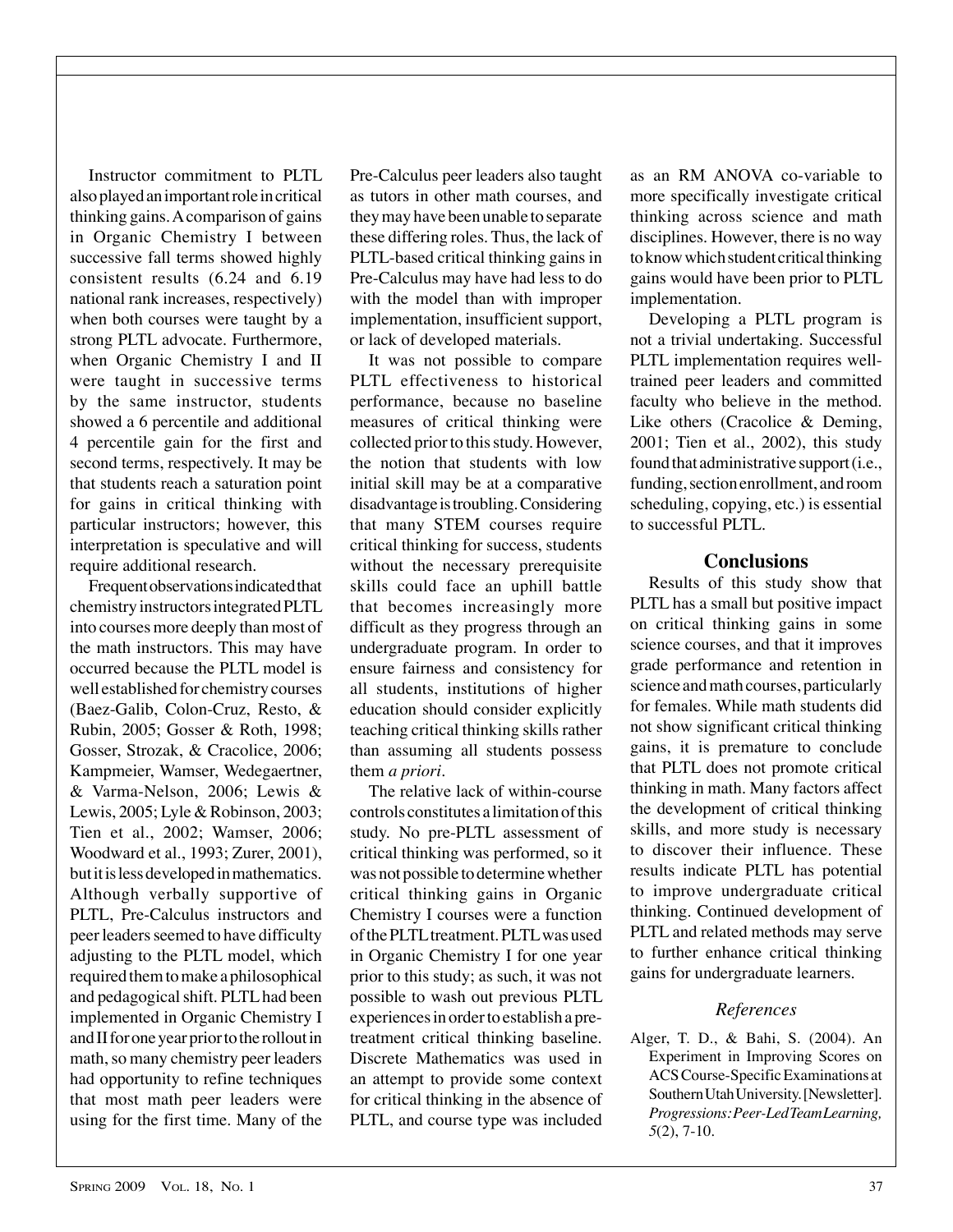- American Association for Higher Education. (1989). *Science for All Americans: Summary, Project 2061*. Washington, D.C.
- American Chemical Society Committee on Professional Training. (2003a). *Professional Education in Chemistry: Guidelines and Evaluation Procedures*. Washington, D.C.: American Chemical Society.
- American Chemical Society Committee on Professional Training. (2003b). *Professional Education in Chemistry:*   $Guidelines$  and Evaluation *Procedures Topical Supplement: Organic Chemistry*. Washington, D.C.: American Chemical Society.
- Angelo, T. A., & Cross, P. (1993). *Classroom Assessment Techniques: A Handbook for College Teachers* (2nd ed.). San Francisco, CA: Jossey-Bass.
- Baez-Galib, R., Colon-Cruz, H., Resto, W., & Rubin, M. R. (2005). Chem-2-Chem: A One-to-One Supportive Learning Environment for Chemistry. *Journal of Chemical Education, 82*(12), 1859.
- Bruffee, K. A. (1993). *Collaborative learning: Higher education, interdependence, and the authority of knowledge*. Baltimore, MD: John Hopkins University Press.
- Campbell, D. T., & Stanley, J. C. (1963). *Experimental and quasi-experimental designs for research*. Boston, MA: Houghton Mifflin Company.
- Chickering, A. W., Gamson, Z. F., & American Association for Higher Education. (1989). *Seven principles for good practice in undergraduate education: Faculty inventory. Institutional inventory*. Virginia.
- Collier, K. G. (1980). Peer-group learning in higher education: The development of higher order skills. *Studies in Higher Education, 5*(1), 55-61.
- Cooper, J. L., MacGregor, J., Smith, K. A., & Robinson, P. (2000). Implementing small-group instruction: Insights from successful practitioners. *New Directions for Teaching and Learning*  (81), 63-76.
- Cracolice, M. S., & Deming, J. C. (2001). Peer-Led Team Learning. *Science Teacher, 68*(1), 20-24.
- Ennis, R. H. (1985). A Logical Basis for Measuring Critical Thinking Skills. *Educational Leadership, 43*(2), 44- 48.
- Facione, Philosophical Association (1990). *The California Critical Thinking Skills Test: College Level. Technical Report #1. Experimental Validation and Content Validity*. Millbrae, CA: Insight Assessment.
- Facione, P. A., & American Philosophical Association. (1990). *Critical Thinking: A Statement of Expert Consensus for Purposes of Educational Assessment and Instruction. Research Findings and Recommendations*. Millbrae, CA: Insight Assessment.
- Facione, P. A., Facione, N. C., & Giancarlo, C. A. (1992). *Test Manual: The California Critical Thinking Disposition Inventory*. Millbrae, CA: Insight Assessment.
- Facione, P. A., Facione, N. C., & Insight Assessment. (2004). Test of Everyday Reasoning. Retrieved June 30, 2004, from <http://www.insightassessment. com/test-ter.html>.
- Gafney, L. (2001a). Evaluating Students' Performance. [Newsletter]. *Progressions: Peer-Led Team Learning, 2*(2), 3-4.
- Gafney, L. (2001b). Workshop Chemistry Evaluation. In D. K. Gosser, M. S. Cracolice, J. A. Kampmeier, V. Roth & P. Varma-Nelson (Eds.), *Peer Led Team Learning: A guidebook* (pp. 75- 93). Upper Saddle River, NJ: Prentice Hall.
- Gafney, L. (2005). Comparing the Performance of Groups of Students with and without PLTL Workshops. Retrieved November 1, 2005, from <http:// www.sci.ccny.cuny.edu/~chemwksp/ ResearchAndEvaluationComparisons. html>.
- Gardner, H. (1987). The theory of multiple intelligences. *Annals of Dyslexia, 37*, 19-35.
- Gosser, D., Roth, V., Gafney, L., Kampmeier, J., Strozak, V., Varma-Nelson, P., et al. (1996). Workshop Chemistry: Overcoming the Barriers to Student Success. *The Chemical Educator, 1*(1).
- Gosser, D. K., Cracolice, M. S., Kampmeier, J. A., Roth, V., Strozak, V. S., & Varma-Nelson, P. (2001). *Peer-Led Team Learning: A guidebook*. Upper Saddle River, NJ: Prentice Hall, Inc.
- Gosser, D. K., Dreyfuss, A. E., Bozzone, D., Buka, O., Chukuigwe, C., & Varma-Nelson, P. (2003). Peer Led Team Learning: The PLTL workshop model. Retrieved September 7, 2005, from <http://www.sci.ccny.cuny. edu/~chemwksp/index.html>.
- Gosser, D. K., & Roth, V. (1998). The Workshop Chemistry Project: Peer-Led Team Learning. *Journal of Chemical Education, 75*(2), 185-187.
- Gosser, D. K., Strozak, V., & Cracolice, M. S. (2006). *Peer-Led Team Learning: General Chemistry* (2nd edition ed.). Upper Saddle River, NJ: Prentice Hall.
- Gunawardena, G. (2001). Teaching Organic Chemistry [Letter to the editor]. *Chemical and Engineering News, 79*(20), 6.
- Jones, G. M., & Carter, G. (1998). Small Groups and Shared Constructions. In J. J. Mintzes, J. H. Wandersee & J. D. Novak (Eds.), *Teaching science for understanding: A human constructivist view* (pp. 261-279). San Diego, CA: Academic Press.
- Kampmeier, J. A. (2003). Compared to What? The Cost-Benefit Analysis of PLTL. [Newsletter]. *Progressions: Peer-Led Team Learning, 4*(3, 4), 1-16.
- Kampmeier, J. A., Wamser, C. C., Wedegaertner, K. D., & Varma-Nelson, P. (2006). *Peer-Led Team Learning: Organic Chemistry* (2nd ed.). Upper Saddle River, NJ: Prentice Hall.
- Lewis, S. E., & Lewis, J. E. (2005). Departing from Lectures: An Evaluation of a Peer-led Guided Inquiry Alternative. *Journal of Chemical Education, 82*(1), 135-139.